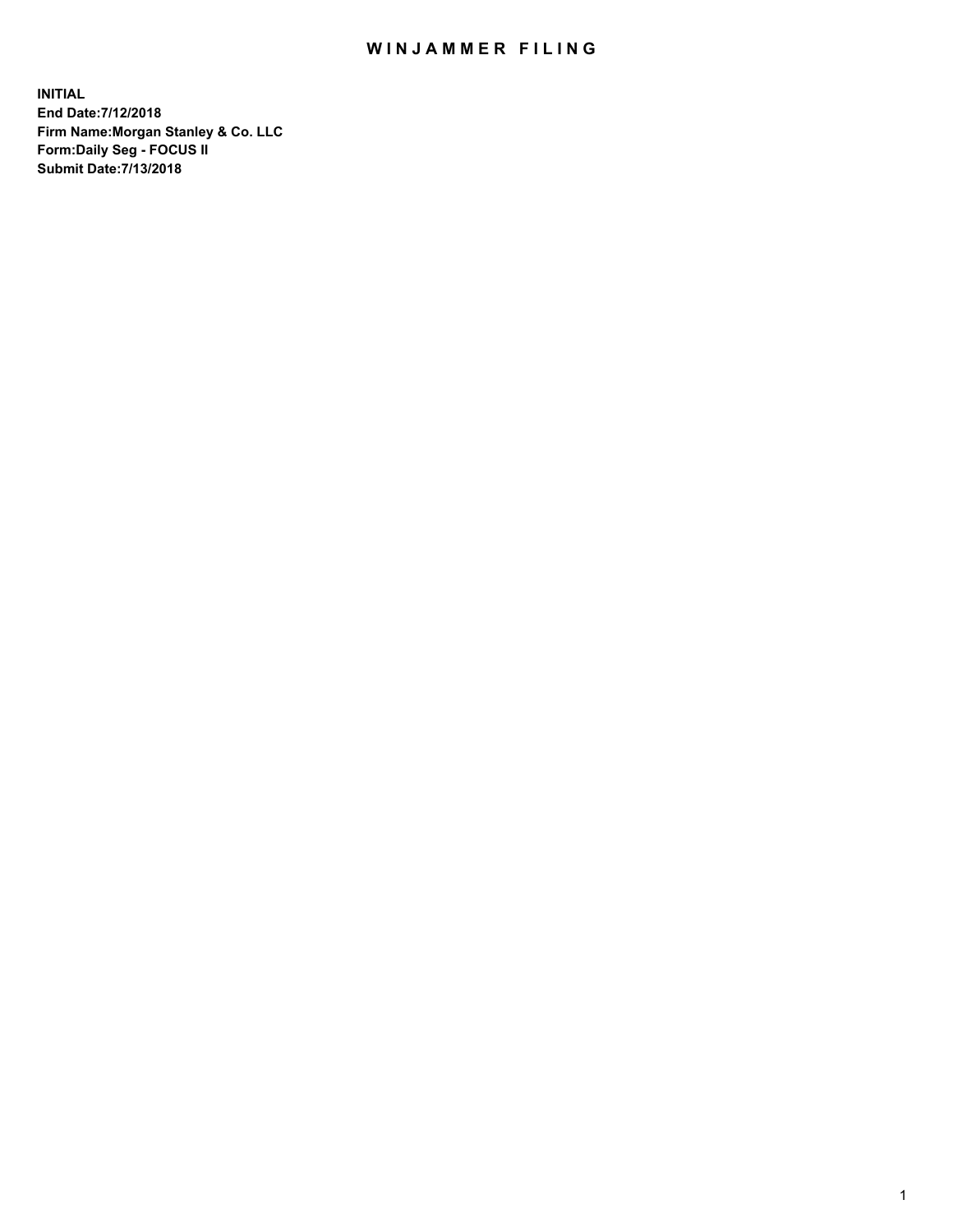**INITIAL End Date:7/12/2018 Firm Name:Morgan Stanley & Co. LLC Form:Daily Seg - FOCUS II Submit Date:7/13/2018 Daily Segregation - Cover Page**

| Name of Company                                                                                                        | Morgan Stanley & Co. LLC     |
|------------------------------------------------------------------------------------------------------------------------|------------------------------|
| <b>Contact Name</b>                                                                                                    | <b>Ikram Shah</b>            |
| <b>Contact Phone Number</b>                                                                                            | 212-276-0963                 |
| <b>Contact Email Address</b>                                                                                           | Ikram.shah@morganstanley.com |
| FCM's Customer Segregated Funds Residual Interest Target (choose one):                                                 |                              |
| a. Minimum dollar amount: ; or                                                                                         | 280,000,000                  |
| b. Minimum percentage of customer segregated funds required:% ; or                                                     | <u>0</u>                     |
| c. Dollar amount range between: and; or<br>d. Percentage range of customer segregated funds required between: % and %. | <u>0 0</u><br>0 Q            |
| FCM's Customer Secured Amount Funds Residual Interest Target (choose one):                                             |                              |
| a. Minimum dollar amount: ; or                                                                                         | 140,000,000                  |
| b. Minimum percentage of customer secured funds required:%; or                                                         | <u>0</u>                     |
| c. Dollar amount range between: and; or                                                                                | 0 <sub>0</sub>               |
| d. Percentage range of customer secured funds required between:% and%.                                                 | 0 <sub>0</sub>               |
| FCM's Cleared Swaps Customer Collateral Residual Interest Target (choose one):                                         |                              |
| a. Minimum dollar amount: ; or                                                                                         | 92,000,000                   |
| b. Minimum percentage of cleared swaps customer collateral required:% ; or                                             | <u>0</u>                     |
| c. Dollar amount range between: and; or                                                                                | 0 Q                          |
| d. Percentage range of cleared swaps customer collateral required between:% and%.                                      | 00                           |

Attach supporting documents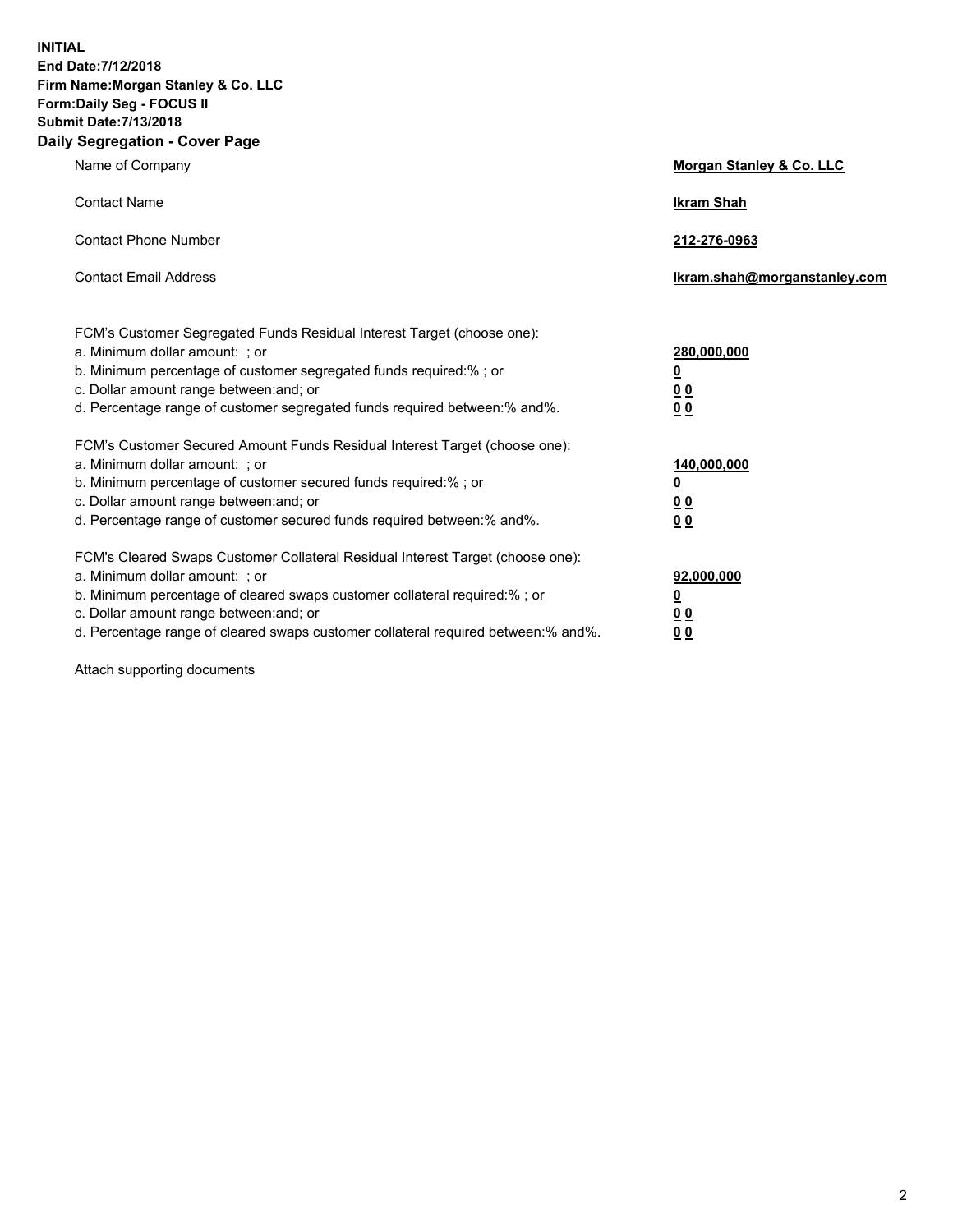## **INITIAL End Date:7/12/2018 Firm Name:Morgan Stanley & Co. LLC Form:Daily Seg - FOCUS II Submit Date:7/13/2018**

## **Daily Segregation - Secured Amounts**

|    | Foreign Futures and Foreign Options Secured Amounts                                         |                                |
|----|---------------------------------------------------------------------------------------------|--------------------------------|
|    | Amount required to be set aside pursuant to law, rule or regulation of a foreign            | $0$ [7305]                     |
| 1. | government or a rule of a self-regulatory organization authorized thereunder                |                                |
|    | Net ledger balance - Foreign Futures and Foreign Option Trading - All Customers<br>A. Cash  | 3,401,498,284 [7315]           |
|    | B. Securities (at market)                                                                   | 2,132,231,542 [7317]           |
| 2. | Net unrealized profit (loss) in open futures contracts traded on a foreign board of trade   | -504,125,879 [7325]            |
| 3. | Exchange traded options                                                                     |                                |
|    | a. Market value of open option contracts purchased on a foreign board of trade              | 32,713,877 [7335]              |
|    | b. Market value of open contracts granted (sold) on a foreign board of trade                | -28,044,799 [7337]             |
| 4. | Net equity (deficit) (add lines 1.2. and 3.)                                                | 5,034,273,025 [7345]           |
| 5. | Account liquidating to a deficit and account with a debit balances - gross amount           | 180,529,028 [7351]             |
|    | Less: amount offset by customer owned securities                                            | 179,686,643 [7352]             |
| 6. | Amount required to be set aside as the secured amount - Net Liquidating Equity              | 5,035,115,410 [7355]           |
|    | Method (add lines 4 and 5)                                                                  |                                |
| 7. | Greater of amount required to be set aside pursuant to foreign jurisdiction (above) or line | 5,035,115,410 [7360]           |
|    | 6.                                                                                          |                                |
|    | FUNDS DEPOSITED IN SEPARATE REGULATION 30.7 ACCOUNTS                                        |                                |
| 1. | Cash in banks                                                                               |                                |
|    | A. Banks located in the United States                                                       | 723,390,511 [7500]             |
|    | B. Other banks qualified under Regulation 30.7                                              | 477,954,727 [7520] 1           |
|    |                                                                                             | [7530]                         |
| 2. | Securities                                                                                  |                                |
|    | A. In safekeeping with banks located in the United States                                   | 87,550,967 [7540]              |
| 3. | B. In safekeeping with other banks qualified under Regulation 30.7                          | 0 [7560] 87,550,967            |
|    | Equities with registered futures commission merchants<br>A. Cash                            |                                |
|    | <b>B.</b> Securities                                                                        | 6,388,392 [7580]<br>$0$ [7590] |
|    | C. Unrealized gain (loss) on open futures contracts                                         | -421,002 <sup>[7600]</sup>     |
|    | D. Value of long option contracts                                                           | $0$ [7610]                     |
|    | E. Value of short option contracts                                                          | 0 [7615] 5,967,390 [7          |
| 4. | Amounts held by clearing organizations of foreign boards of trade                           |                                |
|    | A. Cash                                                                                     | $0$ [7640]                     |
|    | <b>B.</b> Securities                                                                        | $0$ [7650]                     |
|    | C. Amount due to (from) clearing organization - daily variation                             | $0$ [7660]                     |
|    | D. Value of long option contracts                                                           | $0$ [7670]                     |
|    | E. Value of short option contracts                                                          | 0 [7675] 0 [7680]              |
| 5. | Amounts held by members of foreign boards of trade                                          |                                |
|    | A. Cash                                                                                     | 2,386,768,967 [7700]           |
|    | <b>B.</b> Securities                                                                        | 2,044,680,575 [7710]           |
|    | C. Unrealized gain (loss) on open futures contracts                                         | $-503,704,877$ [7720]          |
|    | D. Value of long option contracts                                                           | 32,713,877 [7730]              |
|    | E. Value of short option contracts                                                          | -28,044,799 [7735] 3.          |
|    |                                                                                             | [7740]                         |
| 6. | Amounts with other depositories designated by a foreign board of trade                      | $0$ [7760]                     |
| 7. | Segregated funds on hand                                                                    | $0$ [7765]                     |
| 8. | Total funds in separate section 30.7 accounts                                               | 5,227,277,338 [7770]           |
| 9. | Excess (deficiency) Set Aside for Secured Amount (subtract line 7 Secured Statement         | 192,161,928 [7380]             |
|    | Page 1 from Line 8)                                                                         |                                |

- 10. Management Target Amount for Excess funds in separate section 30.7 accounts **140,000,000** [7780]
- 11. Excess (deficiency) funds in separate 30.7 accounts over (under) Management Target **52,161,928** [7785]

<mark>3</mark> [7352] <mark>842,385</mark> [7354] **5,035,115,410** [7355]

## **5,035,115,410** [7360]

B. Other banks qualified under Regulation 30.7 **477,954,727** [7520] **1,201,345,238**

**550,967** [7570]

E. Value of short option contracts **0** [7615] **5,967,390** [7620]

 E. Value of short option contracts **-28,044,799** [7735] **3,932,413,743 192,161,928** [7380]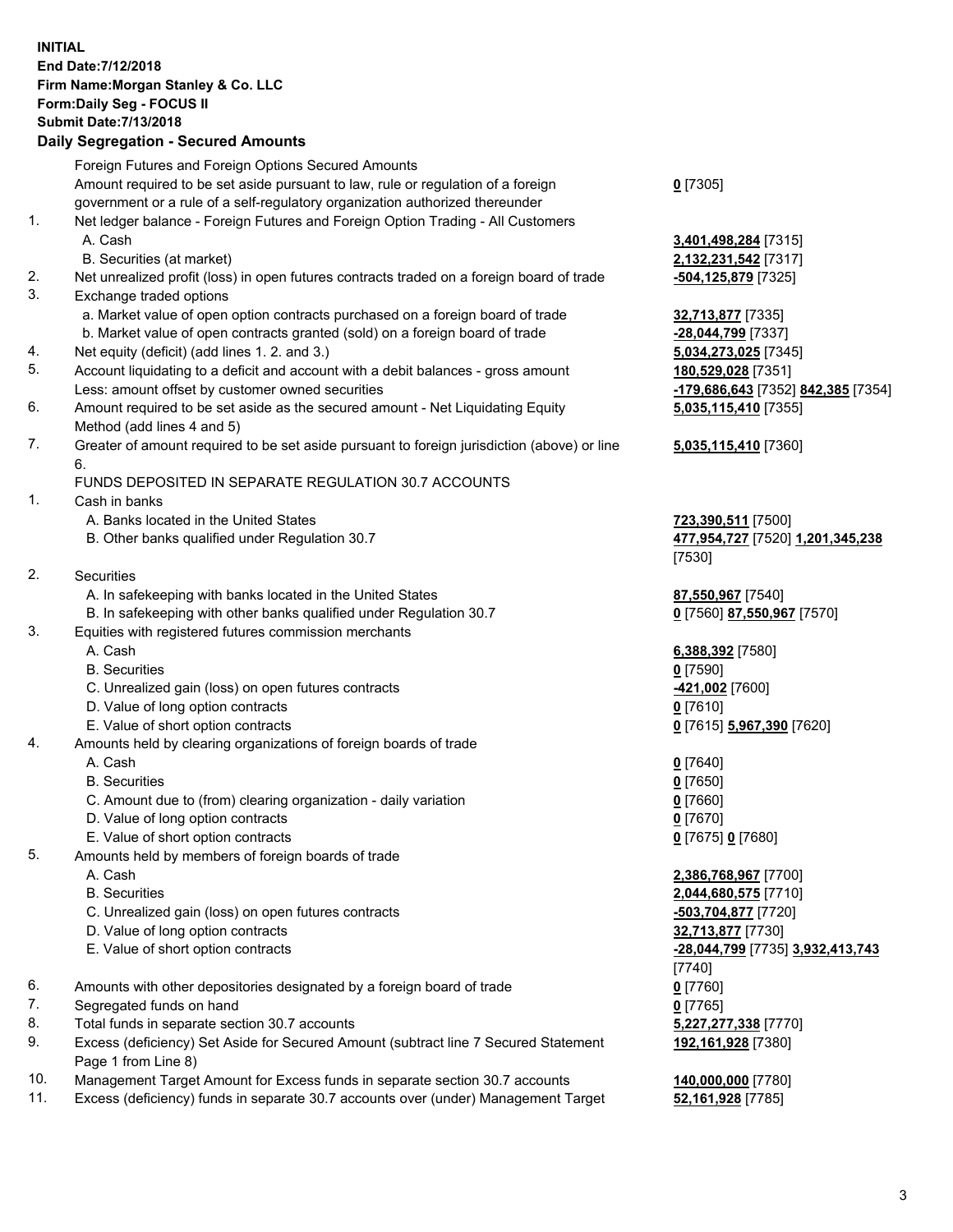**INITIAL End Date:7/12/2018 Firm Name:Morgan Stanley & Co. LLC Form:Daily Seg - FOCUS II Submit Date:7/13/2018 Daily Segregation - Segregation Statement** SEGREGATION REQUIREMENTS(Section 4d(2) of the CEAct) 1. Net ledger balance A. Cash **11,145,189,330** [7010] B. Securities (at market) **5,606,131,387** [7020] 2. Net unrealized profit (loss) in open futures contracts traded on a contract market **106,228,523** [7030] 3. Exchange traded options A. Add market value of open option contracts purchased on a contract market **350,390,961** [7032] B. Deduct market value of open option contracts granted (sold) on a contract market **-549,820,115** [7033] 4. Net equity (deficit) (add lines 1, 2 and 3) **16,658,120,086** [7040] 5. Accounts liquidating to a deficit and accounts with debit balances - gross amount **302,319,169** [7045] Less: amount offset by customer securities **-300,348,535** [7047] **1,970,634** [7050] 6. Amount required to be segregated (add lines 4 and 5) **16,660,090,720** [7060] FUNDS IN SEGREGATED ACCOUNTS 7. Deposited in segregated funds bank accounts A. Cash **5,110,028,083** [7070] B. Securities representing investments of customers' funds (at market) **0** [7080] C. Securities held for particular customers or option customers in lieu of cash (at market) **567,962,047** [7090] 8. Margins on deposit with derivatives clearing organizations of contract markets A. Cash **6,207,654,497** [7100] B. Securities representing investments of customers' funds (at market) **0** [7110] C. Securities held for particular customers or option customers in lieu of cash (at market) **5,038,169,340** [7120] 9. Net settlement from (to) derivatives clearing organizations of contract markets **255,751,087** [7130] 10. Exchange traded options A. Value of open long option contracts **350,390,961** [7132] B. Value of open short option contracts **and the set of our original state of the set of open** short option contracts 11. Net equities with other FCMs A. Net liquidating equity **11,996,130** [7140] B. Securities representing investments of customers' funds (at market) **0** [7160] C. Securities held for particular customers or option customers in lieu of cash (at market) **0** [7170] 12. Segregated funds on hand **0** [7150] 13. Total amount in segregation (add lines 7 through 12) **16,992,132,030** [7180] 14. Excess (deficiency) funds in segregation (subtract line 6 from line 13) **332,041,310** [7190] 15. Management Target Amount for Excess funds in segregation **280,000,000** [7194]

16. Excess (deficiency) funds in segregation over (under) Management Target Amount Excess

**52,041,310** [7198]